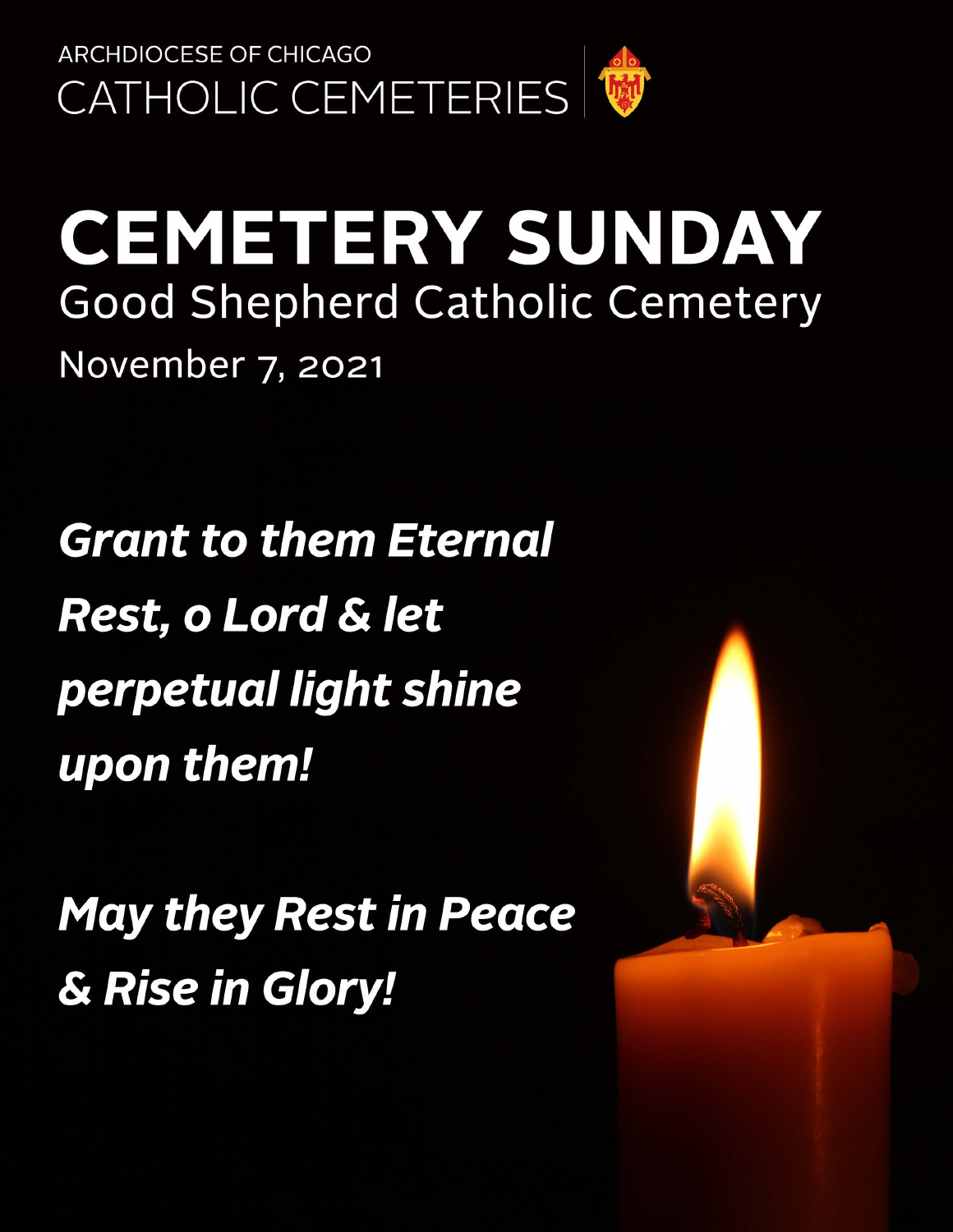O God, glory of the faithful and life of the just, by the Death and Resurrection of whose Son we have been redeemed, look mercifully on your departed servants, that, just as they professed the mystery of the resurrection, so they may merit to receive the joys of eternal happiness.

Through our Lord Jesus Christ, your Son, who lives and reigns with you in the unity of the Holy Spirit, one God, for ever and ever.

Amen.

- Collect of the Mass for the Feast of All Souls

Hear our Prayers for all who have died and are buried in our Catholic Cemeteries, especially those recently interred from October 15, 2020 to October 15, 2021.

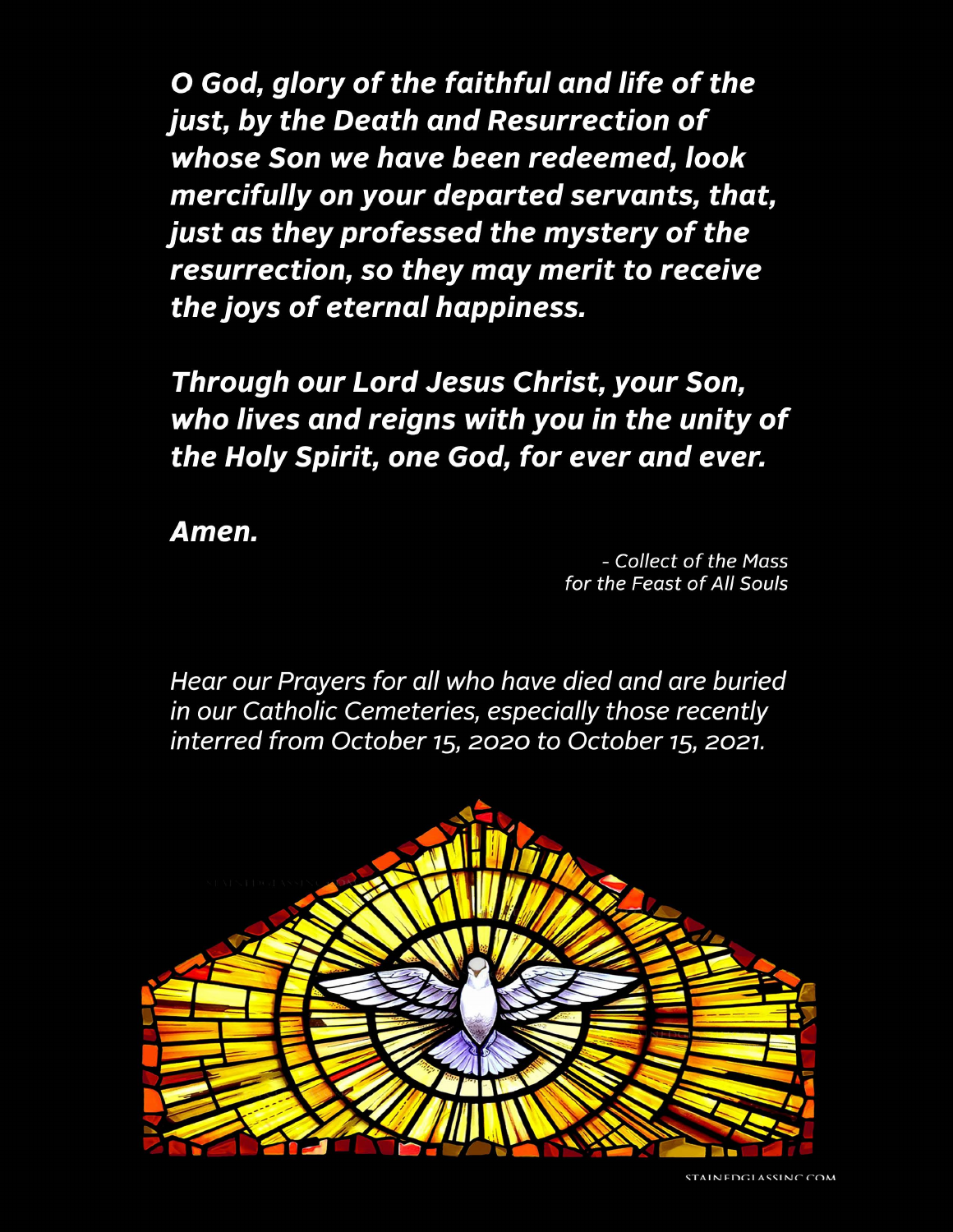† GIOVANNA ADAMO † DOMINICK F. ALTIMARE † SIMONA ALVAREZ † JOYCE ANDRETICH † CAROL J ATTANASIO † DONALD BAK † LUCY BARGAS † JOSEPH J. BEISSEL † CAROL BENTLEY † CARLOS BERMUDEZ † REBECCA BETTEN † GEORGE G. BILLY † EMIL J. BOCK † MARGARET BOSTROM † PATRICIA BRENNAN † EILEEN M. BRODERICK † JANICE BRUOZIS † BRIAN C. BULKLEY † KATHRYN F. BURKE † DORIS LYNN BUSIEDLIK † ANN MARIE CALLAHAN † JOHN SR CAMPBELL † EDITH I. CAPUTO † ROGER CARPENTER † GALILEO D. CASQUEJO † RALPH J. CERVANTES † JESSE CHAVEZ † ANIELA CHMIELEWSKI † SUSAN M. CIASTKO † ROBERT D. CLAYBROOK † W. GENE CLIMER † THOMAS CONNELLY † DIANE M. COSTELLO † VICTOR D. CURRY † PAUL M. CWALINSKI † EDWARD S. CZUK † MARY ANN DAPKUS † FRANK DECESARE † JOSEFINA DELATORRE † EFREN P. DELROSARIO † REMO DIVINCENZO † MARY DIZANNI † KATHERINE S. DOERR † LAVERNE DOUCET † JOHN E. DUCKWORTH

 † JANET M. AGATE † ELIZABETH ALTIMARE † REFUGIO ANAYA † ANTHONY ARMIJO † JOHN W. AUGUSTINE † DONALD J. BANIK † MICHAEL BEATTY † JOANNE BENNETT † MARY ANN BENZ † LOUIS BESSELL † STEVEN R. BIERWIRTH † DONNA LYN BILSKI † CARLO BONAMINIO † THOMAS J. BOYLE † PETER F. BRIA † SEAN BRUIN † ALLEN SR. BUDNEY † BARBARA A BURKE † MARK P. BURNS † WILLIAM H. CACHERIS † MARTHA CALLAHAN † LUIS CANO † RONALD R. CARA † JOHN J. CARROLL † ANTHONY C. CATALANO SR. † MAUREEN CESKA † DANIEL J. CHIARAMONTE † JANICE CHOLKE † RAYMOND M. CISCON † PETER J CLEMENTE † ANTHONY COGLIANESE † LUKE T. CORRIGAN † DONALD W. CURE † EDWIN J. CUSICK † JEROME L. CZERWONKA † GERALD DAIMID † JACQUELINE DAVIDSON † RICHARD DEDO † MICHAEL J. DELGROSSO † JAMES T. DILLON † GARY DIZANNI † MILAN DJORDJEVIC † BEVERLY R. DONNELLAN † DANIEL R. DRUSZKOWSKI

† GEORGE J. DVORAK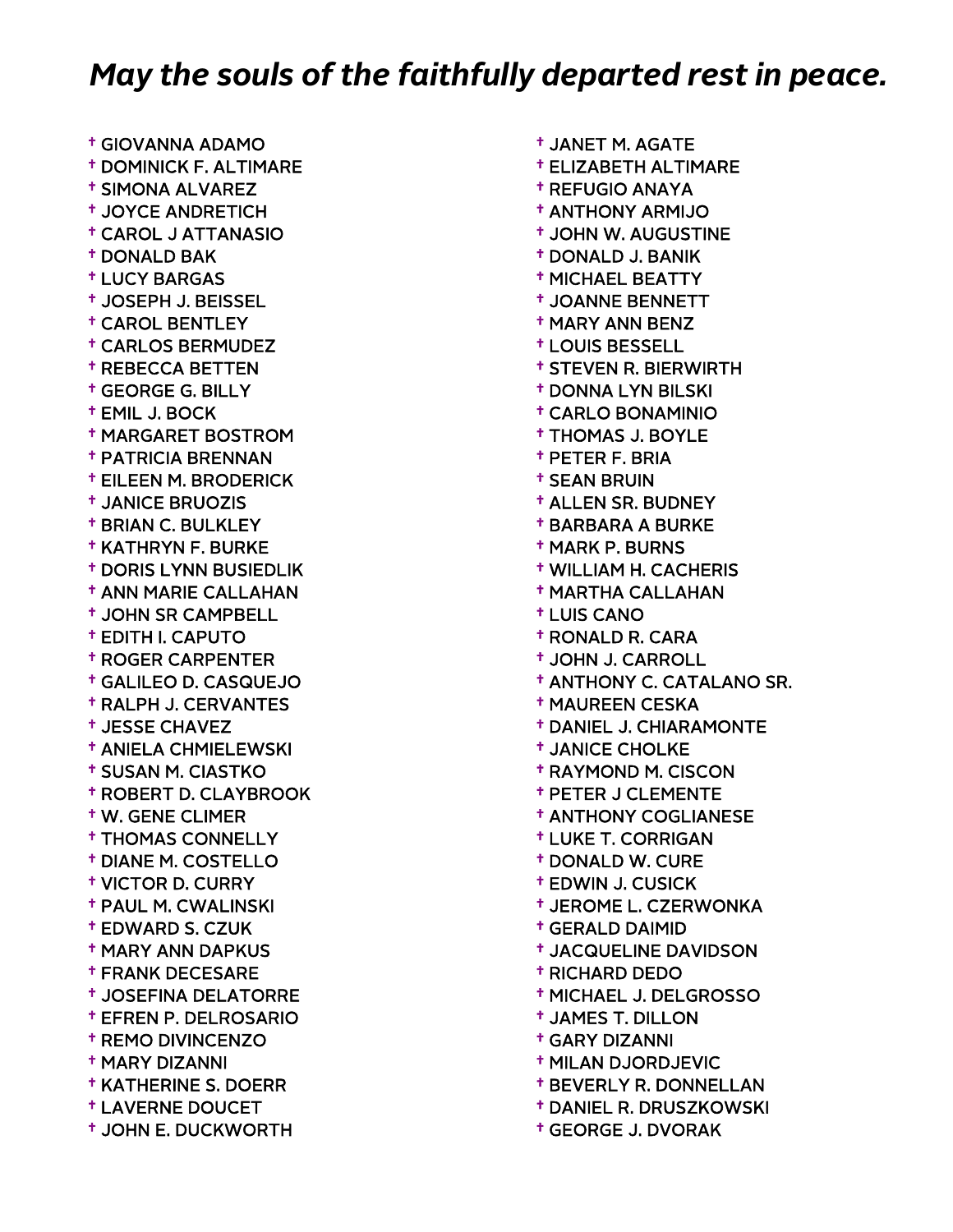† ROBERT K. DWYER † ROBERT J. DYTRYCH † DOLORES J. EAGAN † JOAN ECKEL † VINCE EGRESITS † HELEN ERCOLI † JUDITH M. FAHLEN † JANYCE C. FAY † RODOLFO FAZIO † GEORGE D. FERGUSON † LARRY R. FISCHER † MARY RITA FLANAGAN † SOFIA FLORES † AUDREY J. FRANGELLA † MARY ANN FREDERICK † BARBARA ANN GABRYS † JOSEPH J. GALLAGHER † DANIEL J. GANSER † ANTONIA GENTILE † KATHRYN A. GILLESPIE † MARGARET GOMBAS † DONALD G. GRACZYK † MICHAEL GUBBINS † ANDREW F. GUSCHWAN † VICTORIA M. HANNA † THOMAS N. HART † VIRGINIA HAYES † EVELYN HETTINGER † CHARLES A. HOMOLKA † SHIRLEY M HOUZE † DENISE M. HUGUELET † PETER HURST † ANGELO C. INGALA † PAUL ISHERWOOD † DANIEL A. JAKUSZ † PHILIP C. JATIS † VERONICA JURASITS † RICHARD KAMM † PHYLLIS E. KAZMIEROWICZ † DAVID P KELLIHER † MARIE L. KING † ANTHONY J. KLOSKA † LOUISE KOMPERDA † EDWIN KORZENIEWSKI † DIANE R. KOSIARA

 † TEOFIL DYNOWSKI † FRANCISZKA DZIABA † LESTER M. EBY † HAROLD F. EGAN, JR. † ROBERT E. ELLIS † MAXIMO ESTOESTA † JOHN J. FAVEL † TIMOTHY P FAY † GEORGE W. FERENZI † SAM FIORELLA † MARY B FITZMAURICE † MARY ELLEN FLETCHER † JOAN M. FOX † RAYMOND W. FREDERICI † BARBARA J. FURLONG † JOHN W GALLAGHER † THOMAS A. GALLAGHER † NANCY K. GATTO † KENNETH GIGNAC † LINDA K. GOELZ † CAMERINO GONZALEZ VALLE † THOMAS L. SR. GRAF † PHYLLIS GUBBINS † KENNETH L. HAMMOND † JOYCE M. HANSEN † JULIE HASSEL † MERRY HENDRICKS † EDWARD M. HLADISH † KENNETH W HORZEWSKI † SR. GEORGINE HROMA † CAROLE ANNE HURLEY † GABRIEL O. ILORI † MARY P. INGALA † BLAGO IVANKOVIC † JESSE J. JAMES † CHARLES JINDRA † VIRGINIA M. KALAL † BARBARA L. KANE † RICHARD KEATING † LAVERNE KERN † PATRICIA SUE KLOPP † LOTTIE A. KLOSKA † JULIEANN KOPEC † SHARON KORZENIEWSKI

† KATHLEEN KOSTECK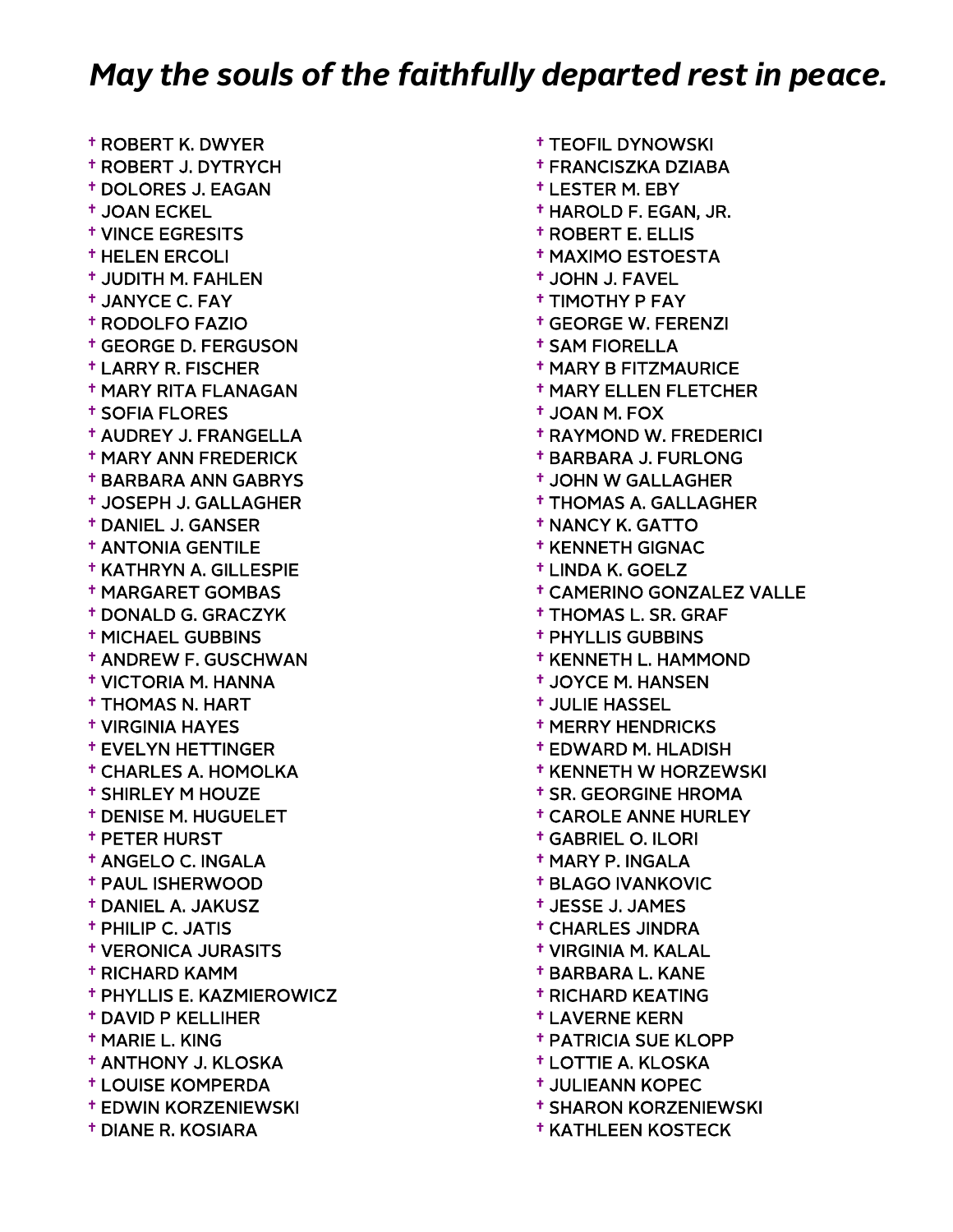† VERONICA SR. KOVAS † EMILY M KUNKEL † ROSEMARY KYLER † JONI L. LAGESSE † ANTHONY B. LENTI † RAYMOND LESNIEWSKI † GREGORY C. LISKA † PATRICK M. LORDEN † MARY ANN LUCAS † MAUREEN LUNDGREN † ERIN MARIE MACKIN † CAROL LYNN MAGALSKI † ROGER MALAK † ADELE A. MALISISIN † JAMES R. MANNING † GLORIA MANOBIANCO † RUTH STARSHAK MARTIN † SHAWN P. MATKOVICH † SUSAN P. MCCARTHY † EDWARD MCDONALD † BERNARD P. MCERLEAN † TIMOTHY S. MCGUGAN † CHRISTINE M. MEADE † RODOLFO M.D. MEJICANO MONTEALEGRE † SALAVATORE F. MICELE † DOLORES MOOHA † STEVEN M. MORAWSKI † EILEEN MRKACEK † JAMES L. MURPHY † THOMAS W. NEGELE † JEROME N. NICKLESKI † BESFLORES NIEVERA † MARY JANE NOGAL † MARILYN A. NORBUT † JOHN F OCONNOR † PATRICK ODONNELL † THERESA B. OLESZKIEWICZ † ELMA C ONDOY † SEAN M. OREILLY † PETER J JR. ORTEGEL † HELEN OXLEY † DENNIS J. PANOZZO † MARLA J PAPPAS † JOAN A PEREZ † ROBERT C. PERICHT

 † JOAN E KRICHBAUM † RANDY A. KWIT † FRANK LABARBERA † DANIELLE A. LANGE † DARVAIA M. LEONARD † GEORGE SR LIDDLE † BOBBIE LONSKI † JACQUELINE S LUCAS † JORGE P. LUNA † ROBERT A. MACIULEWICZ † INANAMA P. MADRIAGA † PATRICIA B MAHAY † ANIELLO MALFEO † HOWARD MANNING † WILLIAM R. JR. MANNING † GEORGE MAROVICH † BRAULIA MARTINEZ † HENRIETTA A. MAZICH † ALICE M. MCCORMICK † NANCY J. MCDONALD † WILLIAM MCGRATH † PETER J. JR. MCGUIRE † PHYLLIS J. MEADE † GLORIA R. MERCADO † BARBARA A. MIKUTA † MARY PAT MORAJDA † KAREN A. MORRIS † FREDERICK K. MULHAUSEN † RICHARD L. MYERS JR. † WILLIAM J NICHOLSON † PATRICIA R. NICKLESKI † CATHERINE B. NIEVERA † ANTHONY J. NOONAN † BONNIE C. OCONNOR † JAMES E ODONNELL † MARILYN OLCHAWA † ARNOLFO ONDOY † JOHN J. OREILLY † BARBARA ANN ORTEGEL † PEDRO ORTIZ † JILLIAN PALENIK † LOUIS A. JR. PAPE † DOROTHY ANN PAVLOVIC

- † JOSE P. PEREZ
- † MARIA G. PERNA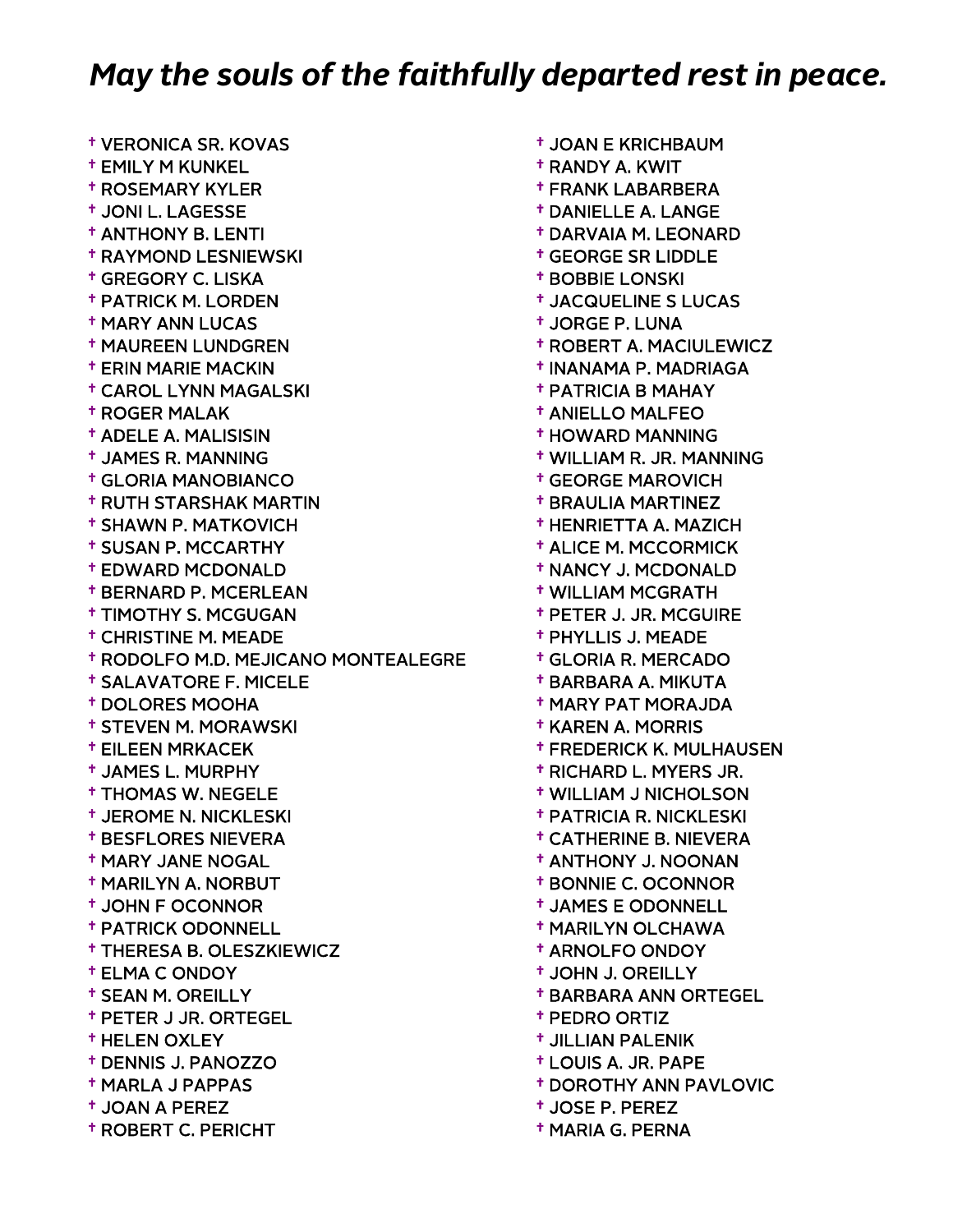† RICHARD M. PFROMMER † LEO R. PIEKOSZ † JOSEPH PLANERA † MICHAEL PLOVANIC † MARY E. POFF † CLARA P. POVALISH † SHIRLEE M. PRIOR † ROBERT E. PROST † ANGELO J. PUOCI † JOSEPH O. QUINN † SR. ANNA RAGUZ † JAVIER C. SR. RAMIREZ † PATRICK J. REIDY † EDUARDO REYES † THERESA F. RIDOLFO † MARIA RIOS † DAVID RODOLA † EVA ROSADO † KAREN I RUANE † RICHARD K. RUDIE † ALBINAS P RULIS † JOHN P RYAN † SALLY A. SAKALA † PATRICIA SALERNO † WILLIAM SANDERSON † ANN M. SANTUCCI † YOLANDA SASSO † KARL SCHAEFLEIN † GEORGE J. SCHMIDT † MARY E. SCHNEIDER † JOSEPH SCHUTTE † JAMES SHAUGHNESSY † KATHERINE SHERRY † MARIE E. SHIMKUS † CHESTER J. SIEMIAWSKI † ALICIA SIMMONS SATKOWSKI † ISABELITA SISON † GRACITA C. SIWA † SALLY SMITH † THERESE A. SNIEGOWSKI † EDWARD H. SOBECK † CARMELLA SOMMER † ANTHONY SPATA † WALTER STANKUS † ALBERT JOSEPH STARSHAK

 † RICHARD P. PIAROWSKI † CHERYL PILARCZYK † VIOLET M. PLANKIS † DONALD J. PLUTO † DOMINICK R. POLITO † ROBERT PRIEST † RITA R. PROST † MARY E. PRYAL † JAMES PURRAZZO † BARBARA RADICE † LEONARD SR. RAMINSKI † CAROL A. REID † WILLIAM REILAND † JOAN M. RICCIUTI † MARIA RIHA † RAUL G ROBLEDO † VIOLA ROMANO † ANN ROSS † BRIGETTE ANN RUBAS † JANICE M. RUDOLPH † MARY R. RULIS † JADWIGA RYBICKI † MARY SALERNO † THOMAS, DR. SALMON † MARISA SANTILLI † ALFRED A. SASSO † ANGELA C. SCALF † JOSEPH SCHEIBEL † JOHN E. SCHMIDT † ROBERT G. SCHNEIDER † ALBIN SCISLOWICZ † DENNIS SHAW † SALLY A. SHERWOOD † RALPH K. SHROYER † CONSTANCE B. SIEMIAWSKI † ARTEMIO SISON † CYNTHIA SIWA † LORRAINE J. SLACHETKA † DANIEL J. SNIEGOWSKI † GLORIANN C. SNIEGOWSKI-WOLF † MAUREEN R. SOBECK † GEORGIA T. SOWERS † BRUCE L. SPENGLER † JOAN STANLEY

† LISA M. STIMATZ